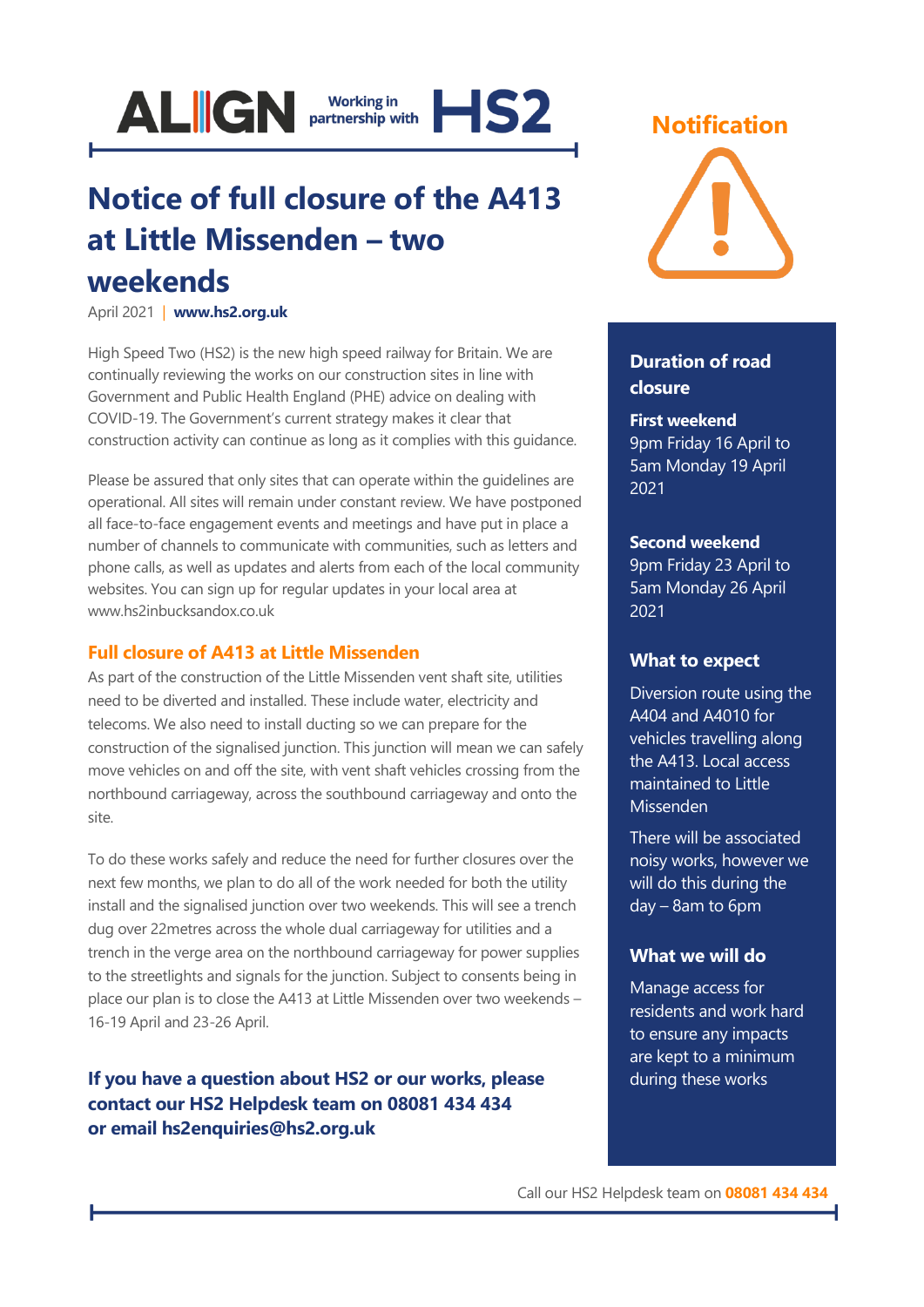# **Notice of A413 closure Notification**



### **www.hs2.org.uk**

### **Why do you have to close over whole weekends?**

We need to undertake a number of different activities, including utility work, throughout the closure area. Once the trenches are dug and the works are complete, they will need to be refilled with concrete. This takes time to set. We cannot allow vehicles to travel over concrete which has not set. We will also need to tarmac the road and repaint the lines and replace any street furniture we have removed.

### **Where is the closure and what is the diversion?**

The map below shows the closure points between the Keepers Lane junction to just past Pipers Wood Lane. Vehicles travelling southbound and further than Little Missenden will see road ahead closed signs and start to be actively diverted from Stoke Mandeville and Wendover in the north onto the A4010. Residents of Little Missenden will still be able to travel down the A413 and access the village from Highmore Cottages or Taylors Lane. For vehicles heading north they will be diverted onto the A404 at Amersham and then the A4010 at High Wycombe.

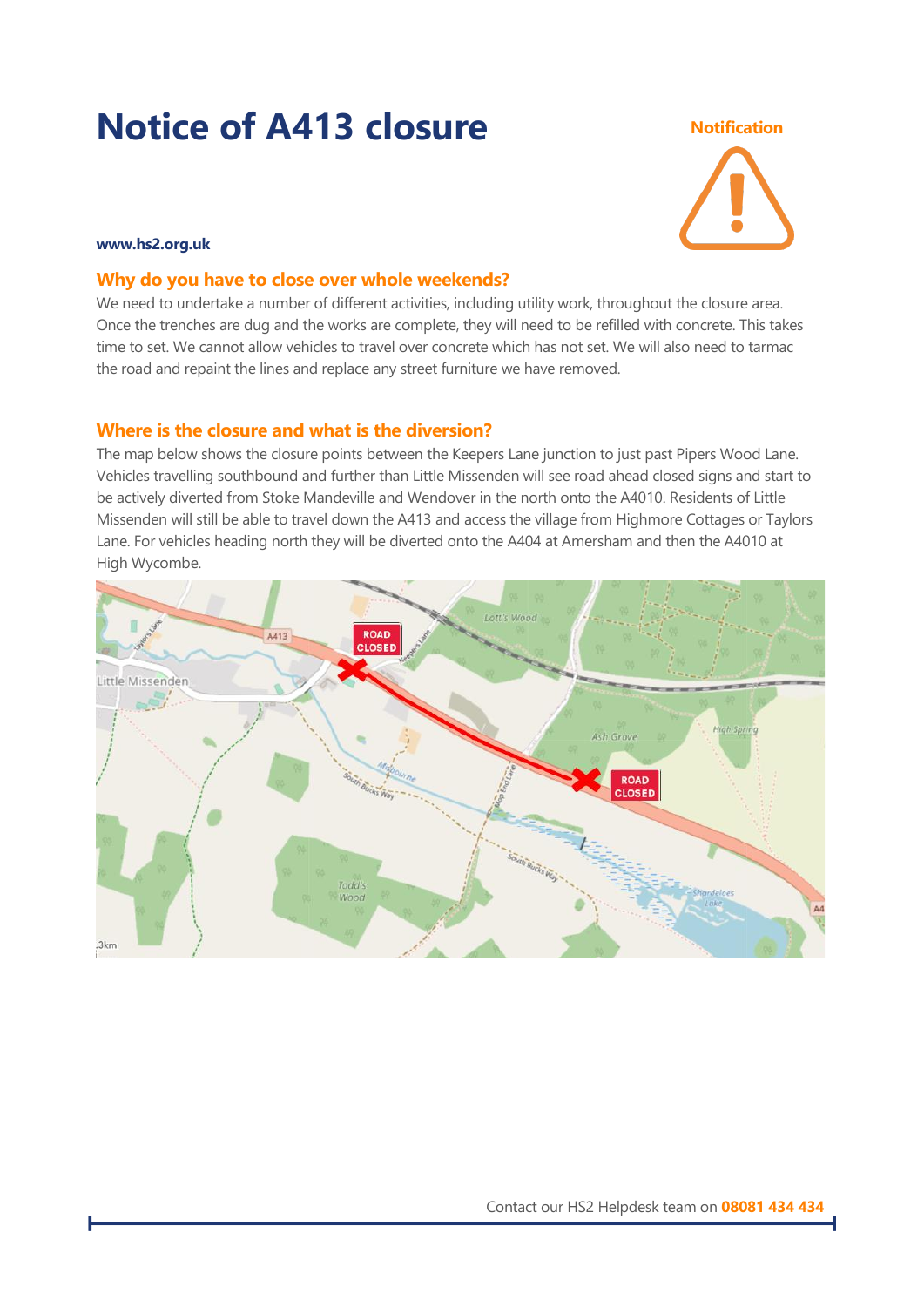# **Notice of A413 closure Notification**



### **www.hs2.org.uk**

### **How are you warning local residents and other drivers?**

As well as sending this notice to all households in Little Missenden and Hyde Heath, large electronic message boards (VMS) will also be out on the main roads between Stoke Mandeville and Amersham prior to the closure warning drivers of the up and coming closures.

### **What about access for emergency vehicles?**

Emergency vehicles will not be impacted by the closure as their access will be managed through the worksite.

### **How will you manage the diversion?**

The diversion will be actively managed using traffic marshals at key points along the diversion and at the closure points either side of the work site at Little Missenden.



Below is a map of the diversion route using A404 and A4010.